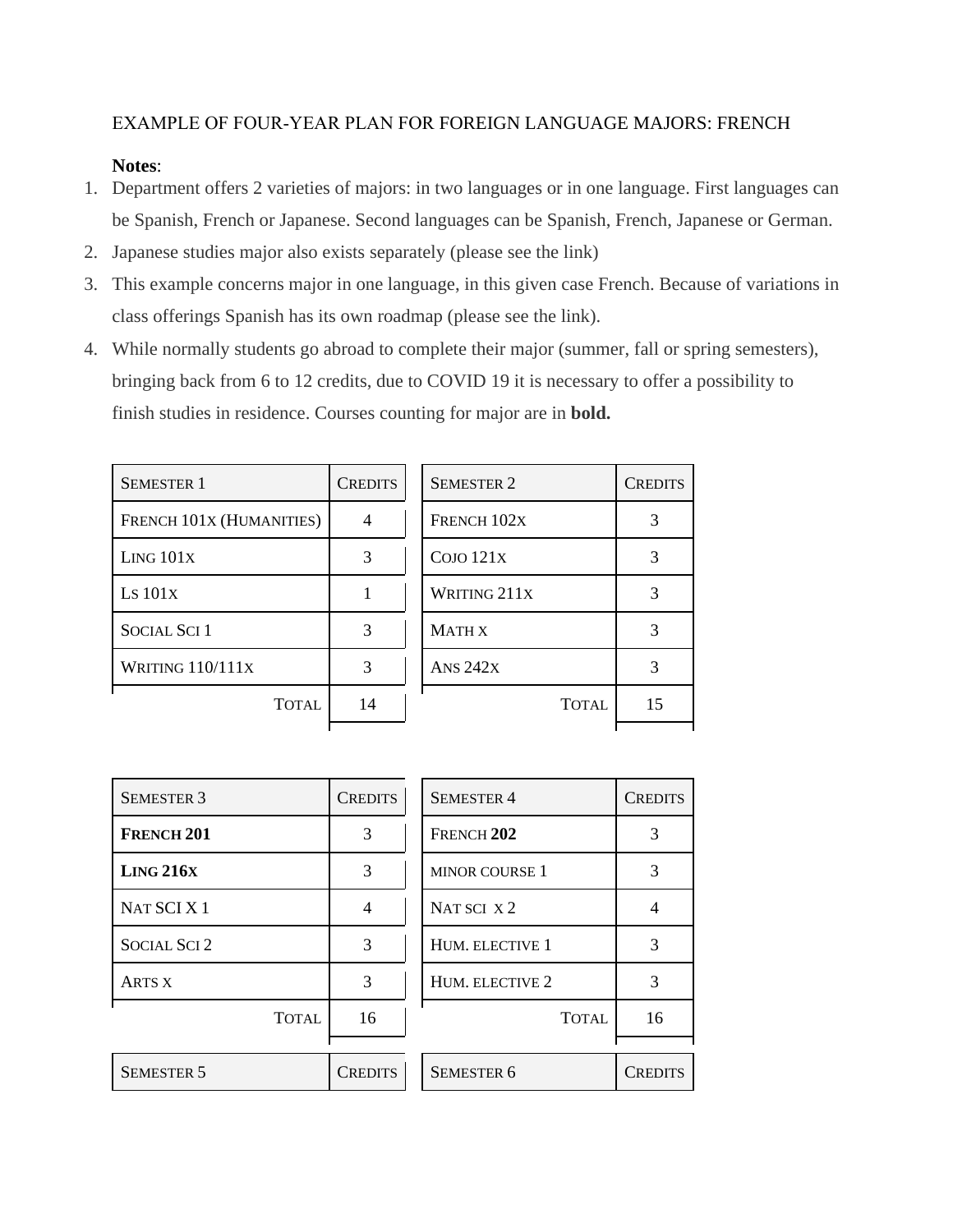| <b>FRENCH 301</b>                                 | 3              | <b>FRENCH 302</b>     | 3              |
|---------------------------------------------------|----------------|-----------------------|----------------|
| HUM. ELECTIVE 3                                   | 3              | HUM. ELECTIVE 3       | 3              |
| 322X<br>Phil                                      | 3              | HUM. ELECTIVE 4       | 3              |
| <b>MINOR COURSE 2</b>                             | 3              | <b>MINOR COURSE 3</b> | 3              |
| FL 451                                            | 3              | FRENCH <sub>433</sub> | 3              |
| <b>TOTAL</b>                                      | 15             | <b>TOTAL</b>          | 15             |
|                                                   |                |                       |                |
| <b>SEMESTER 7</b>                                 | <b>CREDITS</b> | <b>SEMESTER 8</b>     | <b>CREDITS</b> |
|                                                   |                |                       |                |
| <b>FRENCH 431/432</b>                             | 3              | <b>FRENCH 397</b>     | 3              |
| <b>MINOR COURSE 4</b>                             | 3              | <b>MINOR COURSE 5</b> | 3              |
| HUM. ELECTIVE 6                                   | 3              | -ALASKA THEME         | 3              |
| HUM. ELECTIVE 7                                   | 3              | -HUM. ELECTIVE-8      | 3              |
| <b>HISTORY 305 (FRENCH</b><br><b>REVOLUTION</b> ) | 3              | $-LING 410$           | 3              |
| <b>TOTAL</b>                                      | 15             | <b>TOTAL</b>          | 15             |

TOTAL 121 CREDITS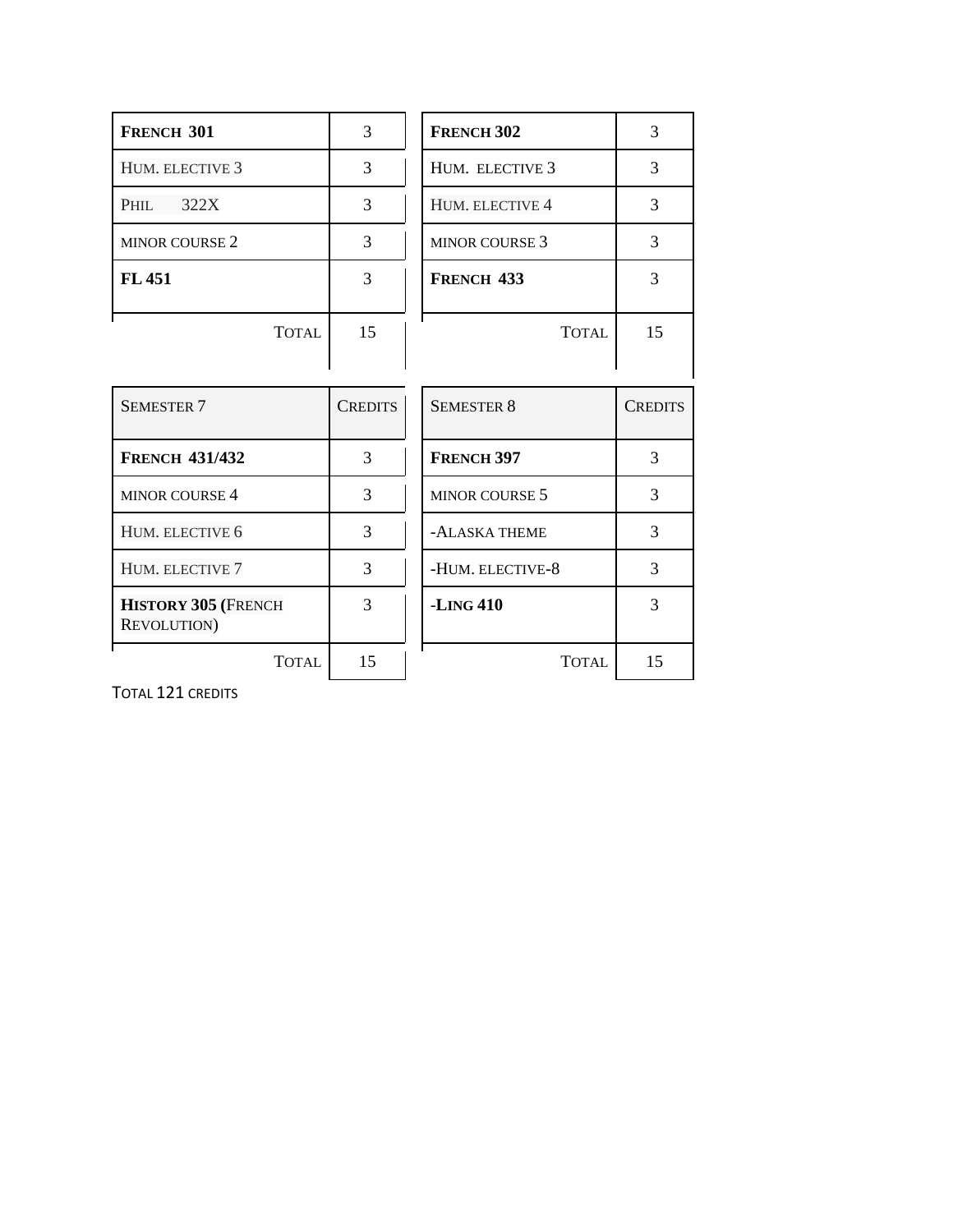## EXAMPLE OF FOUR‐YEAR PLAN FOR FOREIGN LANGUAGE MAJORS: SPANISH

## **Notes:**

- 1. Department offers 2 varieties of majors: in two languages or in one language. First languages can be Spanish, French or Japanese. Second languages can be Spanish, French, Japanese or German.
- 2. Japanese studies major also exists separately (please see the link)
- 3. This example concerns major in one language, in this given case Spanish. Because of variations in class offerings French has its own roadmap (please see the link). Courses counting for major are in **bold.**

| Semester 1                | Credits | Semester 2                                | Creo |
|---------------------------|---------|-------------------------------------------|------|
| -SPAN $101x$ (Humanities) | 4       | SPAN 102x (additional<br>arts/humanities) | 3    |
| -LING $101x$              | 3       | -COJO $121x$                              | 3    |
| -LS $101x$                |         | -WRTG $211X$                              | 3    |
| -Social Sci 1             | 3       | $-MATH x$                                 | 3    |
| -WRTG 110/111x            | 3       | -ANS $242x$                               | 3    |
| Total                     | 14      | Total                                     | 1!   |
|                           |         |                                           |      |

| Semester 1              | Credits        | Semester 2                                | Credits |
|-------------------------|----------------|-------------------------------------------|---------|
| -SPAN 101x (Humanities) | $\overline{4}$ | SPAN 102x (additional<br>arts/humanities) | 3       |
| -LING $101x$            | 3              | -COJO $121x$                              | 3       |
| $-LS$ 101 $x$           |                | -WRTG 211X                                | 3       |
| -Social Sci 1           | 3              | $-MATH x$                                 | 3       |
| -WRTG 110/111x          | 3              | -ANS $242x$                               | 3       |
| Total                   | 14             | Total                                     | 15      |
|                         |                |                                           |         |

| Semester 3      | Credits | Semester 4                                     | Creq           |
|-----------------|---------|------------------------------------------------|----------------|
| <b>SPAN 201</b> | 3       | <b>SPAN 202</b>                                | 3              |
| -LING $216x$    | 3       | <b>SPAN 204</b>                                | 3              |
| -Nat SCI $X$ #1 | 4       | -Nat SCI $\times$ #2                           | $\overline{4}$ |
| -Social Sci 2   | 3       | -Humanities elective 1                         | 3              |
| -Arts $X$       | 3       | -Humanities elective 2 or<br>SPAN 203 (summer) | 3              |
| Total           | 16      | Total                                          | 1 <sub>0</sub> |
|                 |         |                                                |                |

| Semester 3      | Credits | Semester 4                                            |       |    |
|-----------------|---------|-------------------------------------------------------|-------|----|
| <b>SPAN 201</b> | 3       | <b>SPAN 202</b>                                       |       |    |
| -LING $216x$    | 3       | <b>SPAN 204</b>                                       |       | 3  |
| -Nat SCI X #1   | 4       | -Nat SCI $\times$ #2                                  |       | 4  |
| -Social Sci 2   | 3       | -Humanities elective 1                                |       | 3  |
| -Arts $X$       | 3       | -Humanities elective 2 or<br><b>SPAN 203</b> (summer) |       | 3  |
| Total           | 16      |                                                       | Total | 16 |
|                 |         |                                                       |       |    |